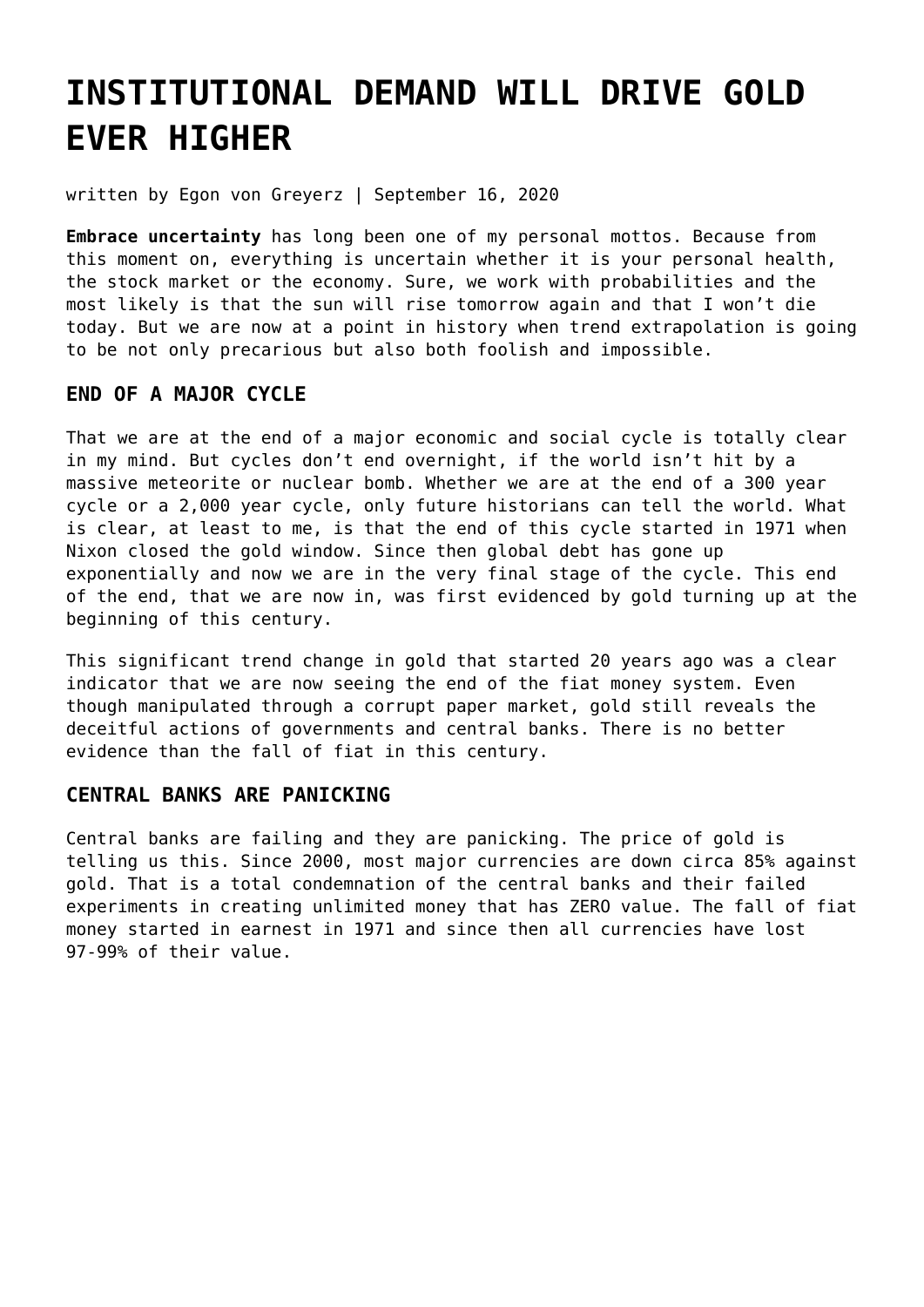# THE CURRENCY RACE TO THE BOTTOM

| <b>GOLD PER OZ</b> | 1971           | 2000            | 2020                       | <b>DROP IN</b><br><b>CURRENCY</b><br>2000-2020 | <b>DROP IN</b><br><b>CURRENCY</b><br>1971-2020 |
|--------------------|----------------|-----------------|----------------------------|------------------------------------------------|------------------------------------------------|
| <b>USA</b>         | <b>USD 35</b>  | <b>USD 288</b>  | <b>USD 1900</b>            | 85%                                            | 98%                                            |
| <b>UK</b>          | <b>GBP 15</b>  | <b>GBP 177</b>  | <b>GBP 1485</b>            | 88%                                            | 99%                                            |
| <b>GERMANY/EUR</b> | <b>EUR 65</b>  | <b>EUR 286</b>  | <b>EUR 1630</b>            | 82%                                            | 96%                                            |
| <b>SWITZERLAND</b> | <b>CHF 148</b> |                 | CHF 458 CHF 1750           | 74%                                            | 92%                                            |
| <b>SWEDEN</b>      |                |                 | SEK 182 SEK 2448 SEK 16770 | 85%                                            | 99%                                            |
| <b>CANADA</b>      | <b>CAD 35</b>  | <b>CAD 417</b>  | <b>CAD 2550</b>            | 82%                                            | 99%                                            |
| <b>AUSTRALIA</b>   | <b>AUD 31</b>  | <b>AUD 438</b>  | <b>AUD 2675</b>            | 84%                                            | 99%                                            |
| <b>JAPAN</b>       |                | JPY 12K JPY 31K | <b>JPY 201k</b>            | 85%                                            | 94%                                            |
| <b>ARGENTINA</b>   |                |                 | <b>ARS 288 ARS 136k</b>    | 99.99%                                         | GoldSwitzerland                                |
| <b>VENEZUELA</b>   |                |                 | <b>VEF 180 VEF 472M</b>    | 99.99%                                         |                                                |

But as the table shows, only in this century, most currencies have lost more than 80%/

# **THE US ROAD TO PERDITION**

The road to perdition for the US really started in 1913 with the creation of the Federal Reserve – a private bank set up for the benefit of private bankers under the disguise of a national bank. The Fed never had the intention of keeping the money supply and the debt under control. Instead their private agenda was always to create as much money as possible for their own benefit.

It is for that reason that the US federal debt has increased virtually every single year since 1930 when the debt was \$17b. There have been 4 years with insignificant reduction of the debt (1947-8, 1956-7). But except for those four years, the US has lived above its means for 90 years. Everybody believes the Clinton administration's rhetoric that they created major surpluses in 1998-2001. One of the objectives of governments is to mislead the people and the Clinton administration certainly succeeded with that. I haven't met one American who is aware that there were no real surpluses in the Clinton years. Not only did they report surpluses but they were also talking about totally eliminating debt in ensuing years.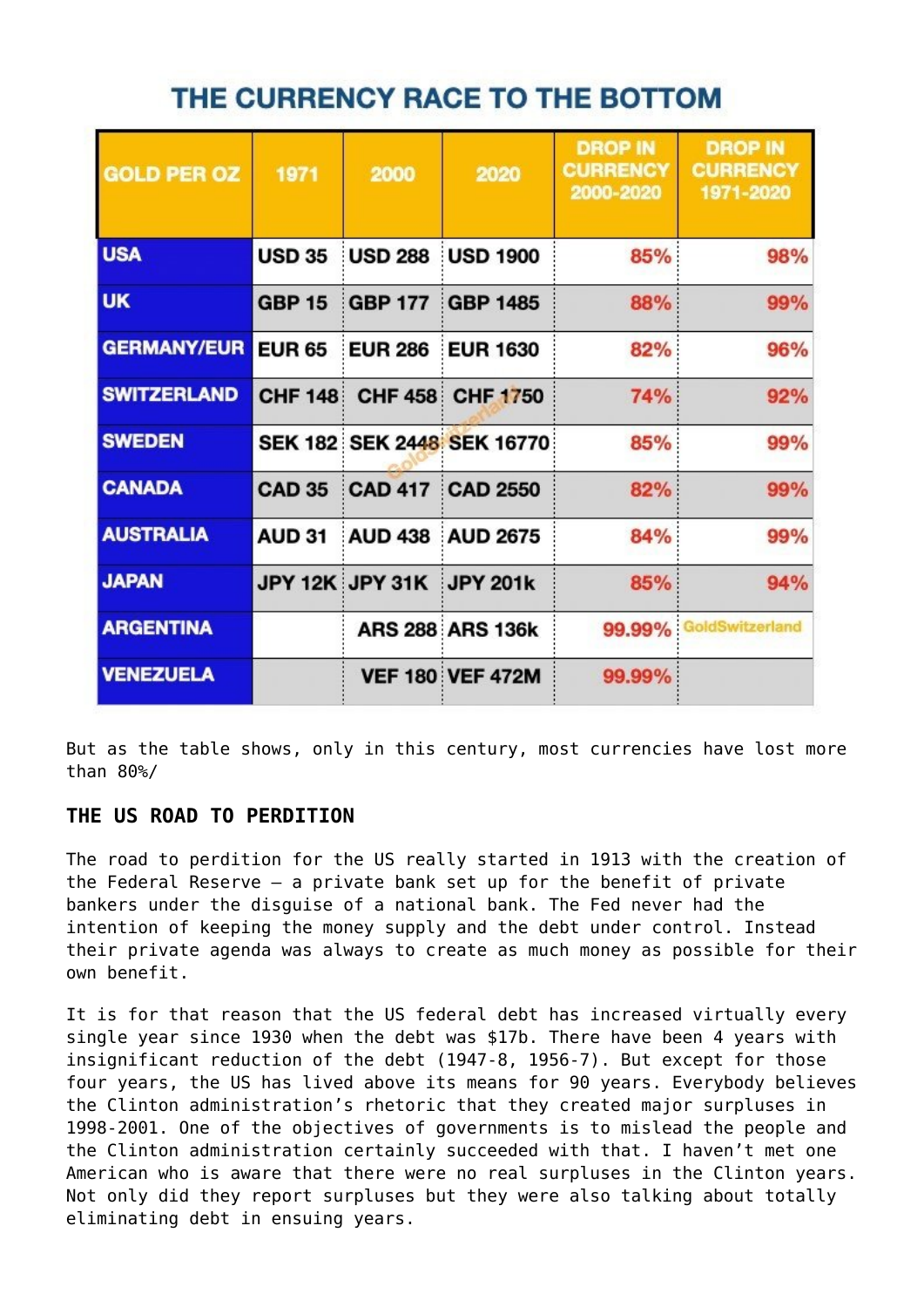Very few people are aware that during the years 1998-2001 when the Clinton administration reported major surpluses, the actual federal debt increased every one of those years. So fake surpluses were created above the line and the actual deficits below the line were never reported. But the increase in debt revealed it all.

Not only were there no surpluses in the final Clinton years but the pipe dream of eliminating the debt didn't just go up in smoke, but caught fire. Clinton exited with a debt of \$5.7t and today it is 5x higher at \$26.750t.



#### THE US HAS NOT HAD A REAL BUDGET SURPLUS SINCE 1930

# **US DEBT DOUBLING EVERY 8 YEARS**

When Trump was elected president in November 2016, I published the debt and tax revenue graph below. US debt had on average doubled every 8 years since Reagan rose to power in 1981. Thus, I made the simplistic forecast that 8 years after Trump's victory, the debt would double from \$20t to \$40t and after the first 4 years the debt would be \$28t. Not many believed that forecast. A \$8t increase in debt in 4 years seemed totally outrageous. My forecast obviously included a severe economic downturn and this is exactly what the US is in now. Currently the debt is \$26.750t and is up \$3.5t since the end of March. An increase by \$1.25t to at least \$28t by the time the new president enters office in January 2021 seems very likely to fulfil my forecast.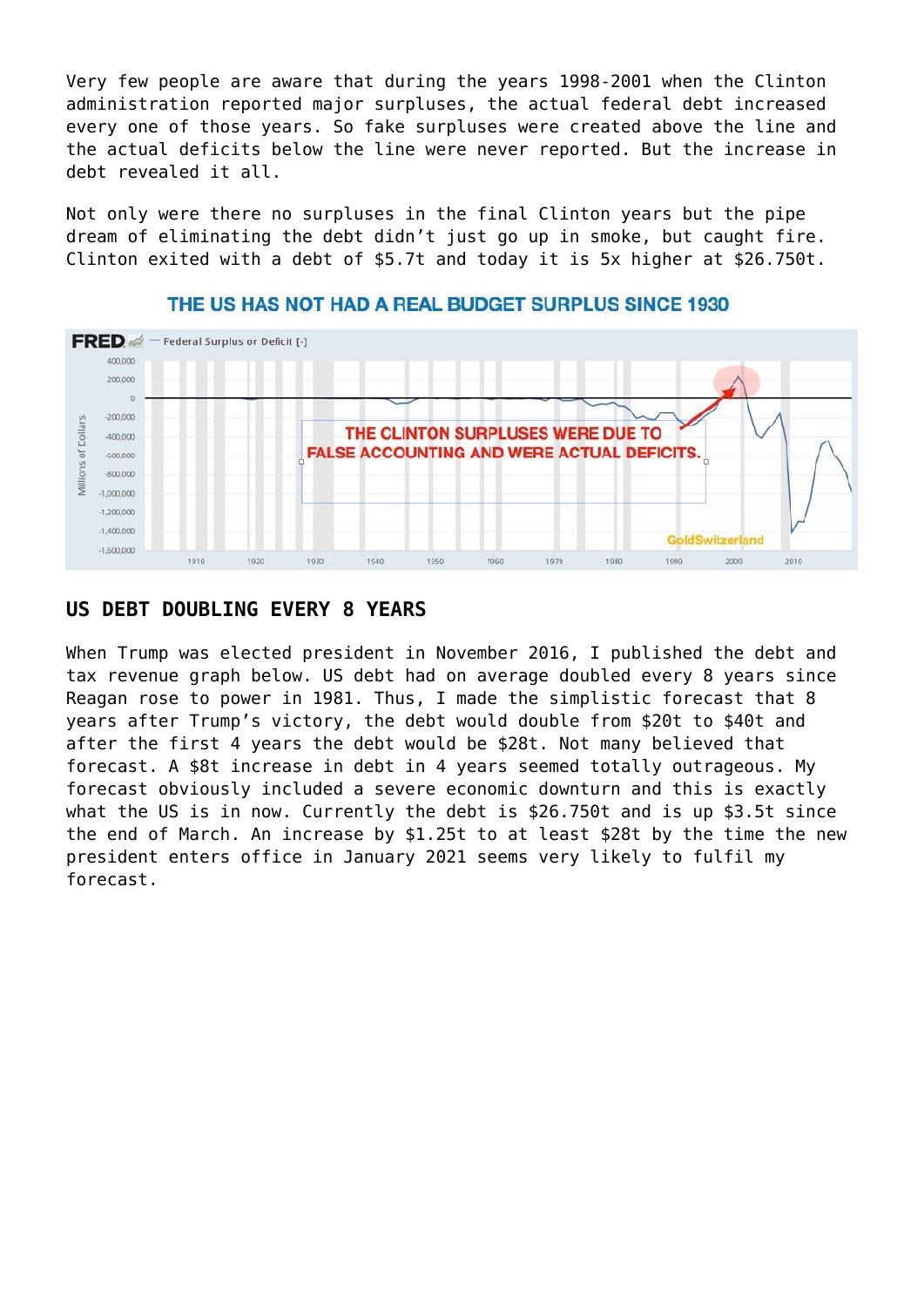

As the graph above shows, tax revenue has increased 6x since 1981 whilst the debt has gone up 31x. **So here we have a country that has been running a real budget deficit virtually every year since 1930 and can only increase taxes at a fraction of the rate of the deficit growth. How can anyone believe that the US economy, with the real deficit going up every year for 90 years, has a chance of survival.**

# **GOLD IS THE GUARDIAN OF TRUTH**

Yes of course the US could maybe survive for yet a few years by massive money printing, bigger deficits and exponentially higher debt. But the real problem will be the dollar. It is already down 98% since 1971 and 85% since 2000. These falls are measured in real terms which is gold of course. The US government can try to fool the people with the so-called strong dollar policy but gold stands as the guardian of the truth and reveals governments' deceitful actions.

# **TOTAL DOLLAR ANNIHILATION INEVITABLE**

The petrodollar and a strong military has so far prevented the dollar from total destruction in the last 50 years. Still a 98% loss of value since 1971 is as near annihilation as you can get. And the dollar has now started its final journey to ZERO. It has only got 2% to go, measured form 1971 but we must remember that the 2% means a 100% fall from now.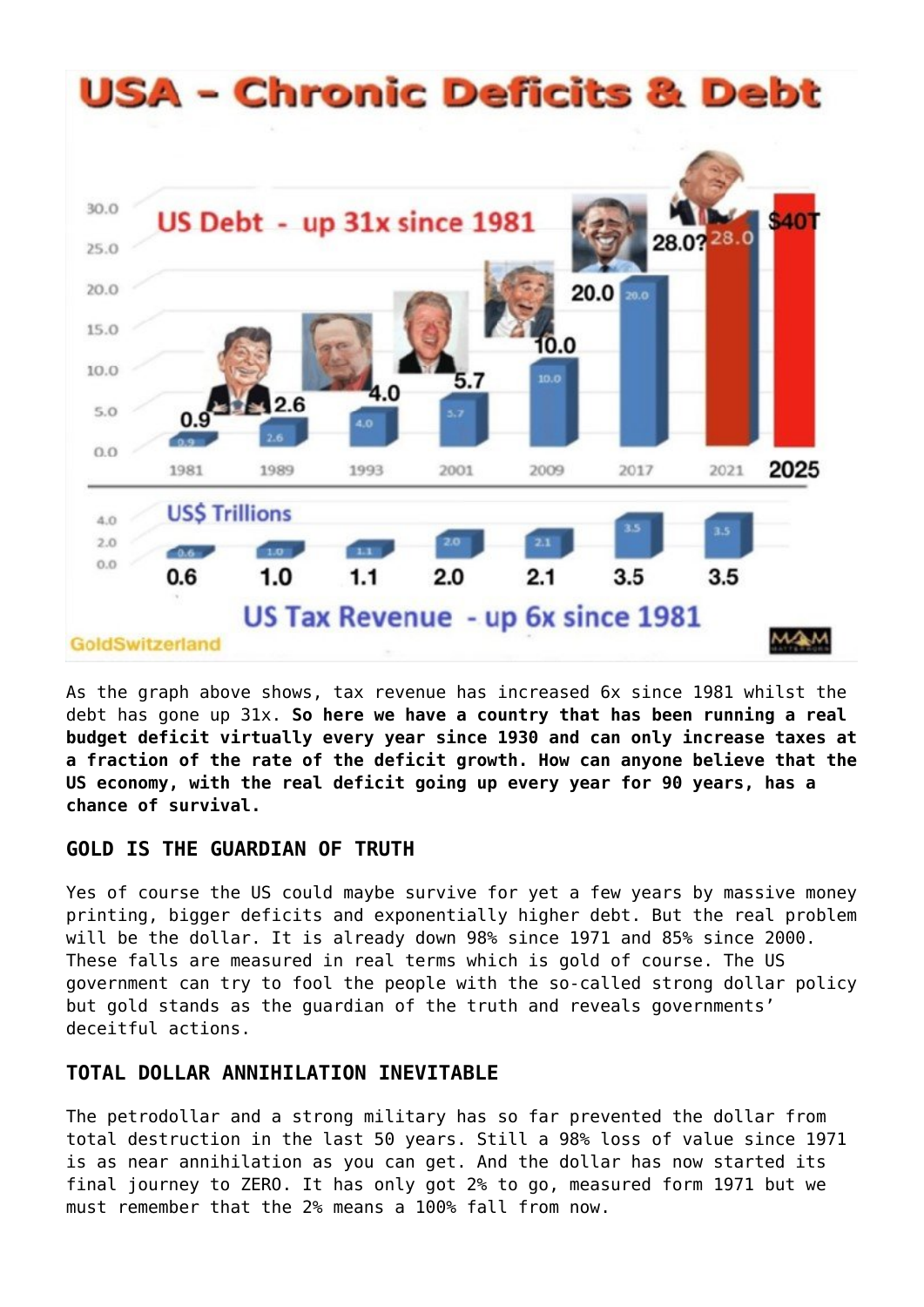No one must believe that the dollar will avoid the same destiny as the Denarius in the Roman Empire between 190 and 290 AD or the French Franc's collapse in the 1720s. There are dozens of other examples where currencies have gone to zero, like Weimar, Zimbabwe, Venezuela etc.

The demise of the petrodollar could also be accelerated by massive improvements in battery technology. The Quantum Glass Battery invented by the Nobel Prize winner John Goodenough could be revolutionary. This battery is capable of storing considerable more energy than the lithium-ion battery and can be charged in a fraction of the time. Several companies are now developing the glass battery including Panasonic, Samsung, Tesla & Albemarle. Virtually every car manufacturer in the world is now producing electric cars. As the Quantum Glass Battery comes into production, this will change the transport industry dramatically and put an end to piston engines as well as the petrodollar. It will also fatally wound the oil industry. In the US for example, 70% of all oil consumed is used for transportation. So it won't be that long before every car, truck and bus will be battery driven.

#### **INSTITUTIONAL GOLD BUYING**

Until recently, virtually no major investor has bought gold or gold stocks in quantity. But Warren Buffett broke the ice with his \$600 million investment in Barrick Gold. It didn't take long for the next institutional gold investor to follow. The Ohio Police and Fire Pension Fund recently announced that they are investing 5% of their \$16b fund into gold. That means a \$800 million investment in gold. The interesting question is if they are going to buy futures, an ETF like GLD or physical gold. Few institutions or advisors understand that futures or ETFs are as far from physical gold as you can get. I have discussed the dangers of investing in these instruments in many articles and most recently in my article "[Buyer Beware – Gold ETF's Like GLD](https://goldswitzerland.com/buyer-beware-gold-etfs-like-gld-own-no-gold/) [Own No Gold](https://goldswitzerland.com/buyer-beware-gold-etfs-like-gld-own-no-gold/)". Many institutional investors don't yet understand that gold is not just an investment but it is also the ultimate form of wealth preservation. This is why it should not be held in paper form but in physical gold held outside a precarious financial system. If you hold gold futures or a gold ETF like GLD, you don't hold physical gold but just a promise to settle in fiat money. It is similar to holding [lumber futures](https://thetimberlandinvestor.com/lumber-prices/) rather than investing directly into physical forests.

The interesting point is that **institutions have until now not understood gold and not known that it has been the best performing asset class in this century.** The first two investments into gold this year by institutional investors are likely to be followed by a flood of funds into the gold sector. Institutions are now smelling inflation and must therefore hedge against this. The problem is that there is neither enough physical gold available nor gold and silver stocks to satisfy the coming demand.

#### **THERE IS NOT ENOUGH PHYSICAL GOLD IN THE WORLD**

The 21.7 metre cube below represents all the gold ever mined in history amounting to 197 thousand tonnes or \$12 trillion in value. Out of this amount, only 21% or 43 thousand tonnes are investment gold. The rest is gold for jewellery, gold held by central banks, or for industrial use. The gold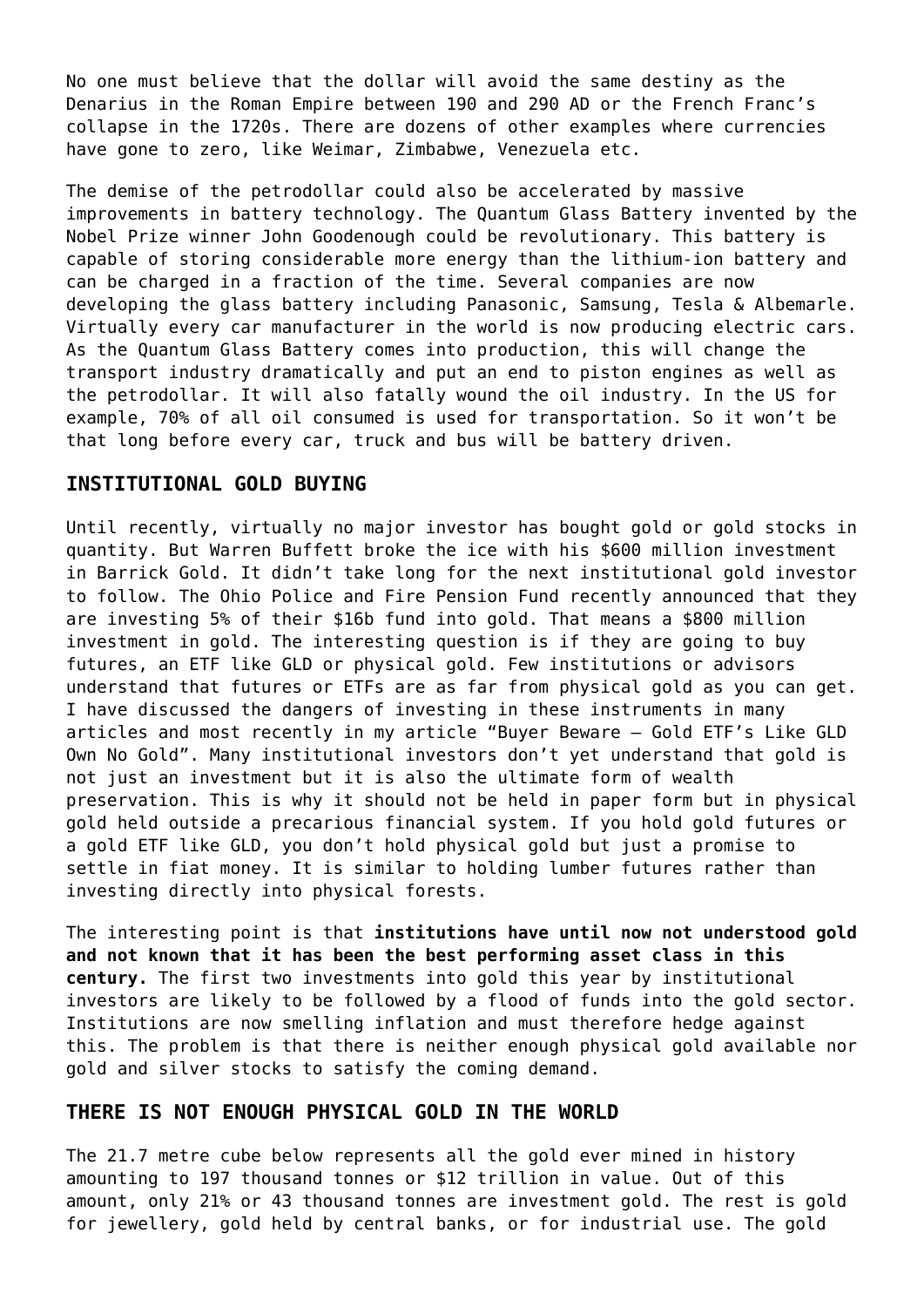# **GLOBAL GOLD STOCKS 197K TONNES**



#### **Total above-ground stocks (end-2019)** Total above-ground stocks (end-2019): 197,576 tonnes

- 1. Jewellery: 92,947 tonnes, 47.0%
- 2. Private investment: 42,619 tonnes, 21.6%
- 3. Official Holdings: 33,919 tonnes, 17.2%
- 4. Other: 28,090 tonnes, 14.2%
- 5. Below ground reserves: 54,000 tonnes

Annual production of gold is around 3,000 tonnes (\$187b) and expected to decline. As the cube above shows, the **total gold reserves available underground is 54,000 tonnes which is only 27% of all gold ever mined which means that the world has reached peak gold.**

### **FUTURE GOLD DEMAND CANNOT BE SATISFIED AT THE CURRENT PRICE**

If we assume that world financial assets are \$500 trillion, the total investment gold of \$2.6t represents 0.5% of this amount. The Ohio Police Fund is investing 5% of its fund into gold. If 5% of world financial assets were to be invested into physical gold that would be \$25 trillion which is 10x all